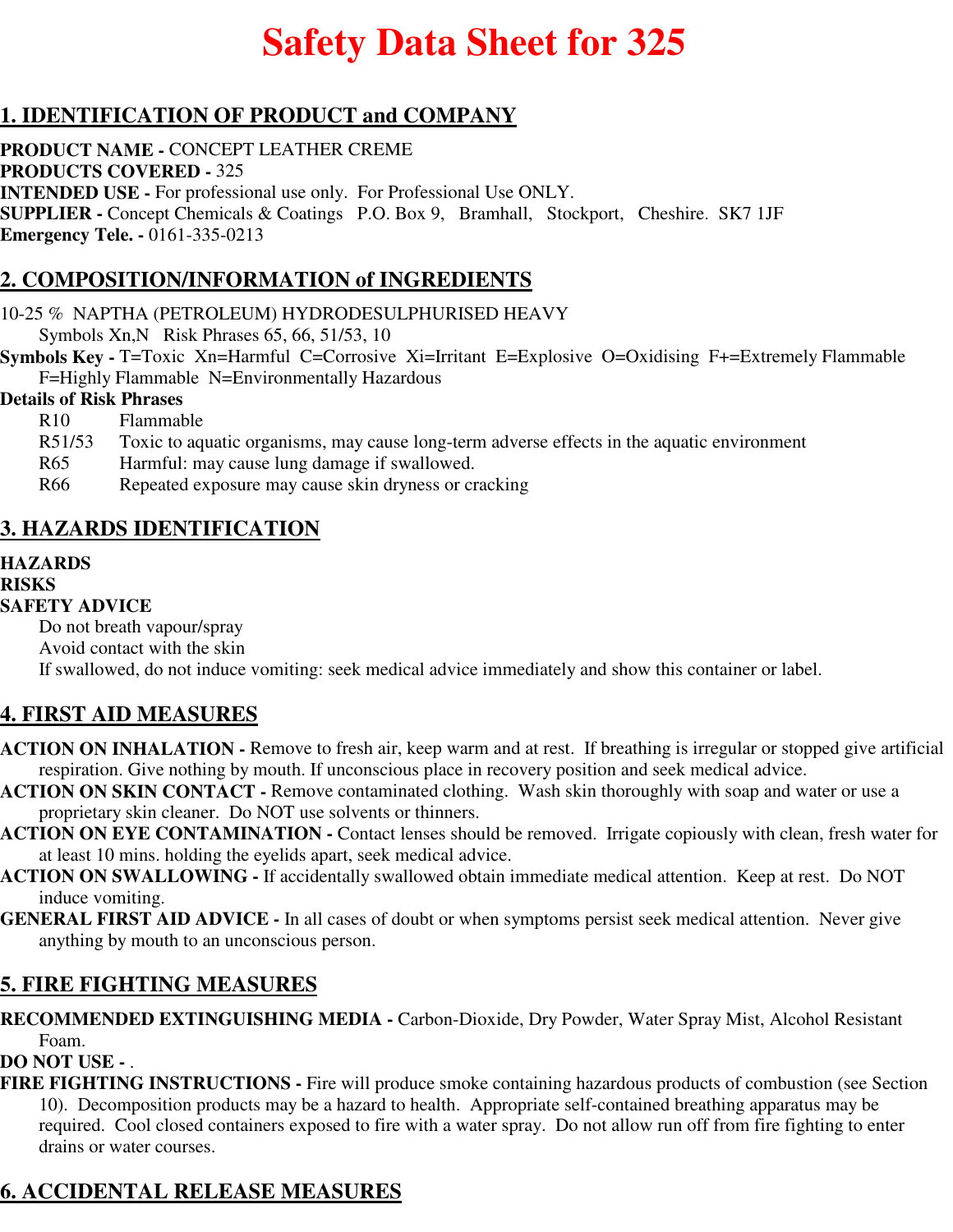Exclude sources of ignition and ventilate the area. Exclude non-essential personnel. Avoid breathing vapours. Refer to protective measures listed in sect. 7&8. Contain and collect spillages with non-combustible absorbent materials e.g. sand, earth and place in suitable container for disposal in accordance with the waste regulations Clean preferably with a detergent, avoid use of solvents. Do not allow to enter drains or water courses. If it does the local water company should be contacted immediately, in case of contamination of streams rivers or lakes the National Rivers Authority

# **7. STORAGE AND HANDLING**

- **STORAGE PRECAUTIONS -** Observe the label precautions. Store between 5 & 25 $\phi$ C in a dry well ventilated place away from sources of heat, ignition and direct sunlight. No smoking. Prevent unauthorised access. Containers which are opened should be properly resealed and kept upright to prevent leakage. Store away from oxidising agents and strongly alkaline and acidic materials.
- **HANDLING PRECAUTIONS** Vapours are heavier than air and may spread along floors. They may form explosive mixtures with air. Prevent creation of explosive or flammable mixtures and avoid vapour concs higher than the OEL Do not use in areas where potential sources of ignition exist. Electrical equipment should be protected to the appropriate standard. Use non sparking tools & exclude sources of heat, sparks & flames Avoid skin & eye contact. For personal protection see Sect.8. Good housekeeping and regular removal of waste materials will minimise risks. Keep container tightly closed. Never use pressure to empty, container is not a pressure vessel. Always keep in containers made of the same material as the supply container.

# **8. EXPOSURE CONTROLS AND PERSONAL PROTECTION**

#### **OCCUPATIONAL EXPOSURE LIMITS**

NAPTHA (PETROLEUM) HYDRODESULPHURISED HEAVY

Long Term: 100 ppm & 575 mgm/m3 Short Term: 125 ppm & 720 mgm/m3 Notation OES

**NOTES -** Sen =Respiratory Sensitizer

OES = Occupational Exposure Standard

MEL = Maximum Exposure Limit

OEL's are from EH40 except where marked SUP which are assigned by the supplier of the substance

- **ENGINEERING PRECAUTIONS** Provide adequate ventilation. Where reasonably practicable this should be achieved by the use of local exhaust ventilation and good general extraction. If extraction methods are insufficient to maintain concentrations of particulates and/or solvent vapours below relevant OEL's, suitable respiratory protective equipment should be worn.
- **GENERAL PRECAUTIONS** All ppe, including rpe, used to control exposure to hazardous substances must be selected to meet the requirements of the COSHH regulations.
- **RESPIRATORY PROTECTION** Air fed respiratory equipment should be worn when sprayed if levels cannot be controlled below OEL's and engineering methods cannot be reasonably improved.
- **HAND PROTECTION Full physical protection is best. Seek relevant advice from glove manufacturers. Barrier cream may** be of help but should not be applied after exposure has occurred.
- **EYE PROTECTION -** Eye protection designed to protect against liquid splashes should be worn.
- **SKIN PROTECTION -** Cotton or cotton/synthetic overalls or coveralls are normally suitable. Grossly contaminated clothing should be removed and the skin washed with soap & water or a proprietary skin cleaner.

## **9. PHYSICAL AND CHEMICAL PROPERTIES**

**Physical State -** LIGHT BEIGE FLUID **Flash Point Specific Gravity -** .951 **Lower Explosion Limit -** 0.6% vol\par **Solubility in Water -** MISCIBLE

# **10. STABILITY AND REACTIVITY**

Stable under the recommended storage & handling conditions (see Sect.7). In a fire, hazardous decomposition products such as smoke, carbon monoxide, carbon dioxide, and oxides of nitrogen may be produced. Keep away from oxidising agents and strongly alkaline and acid materials to prevent the possibility of an exothermic reaction.